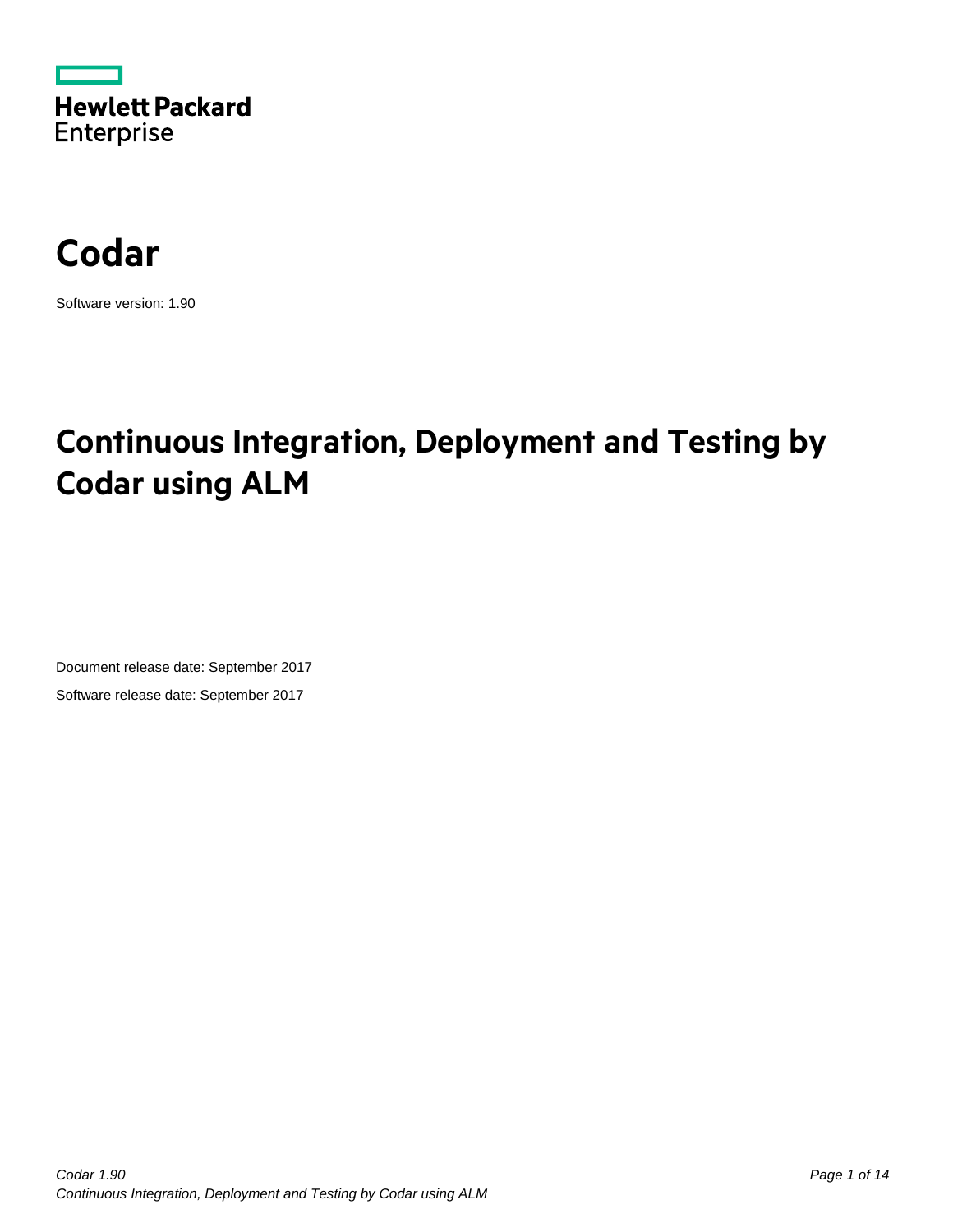# **Contents**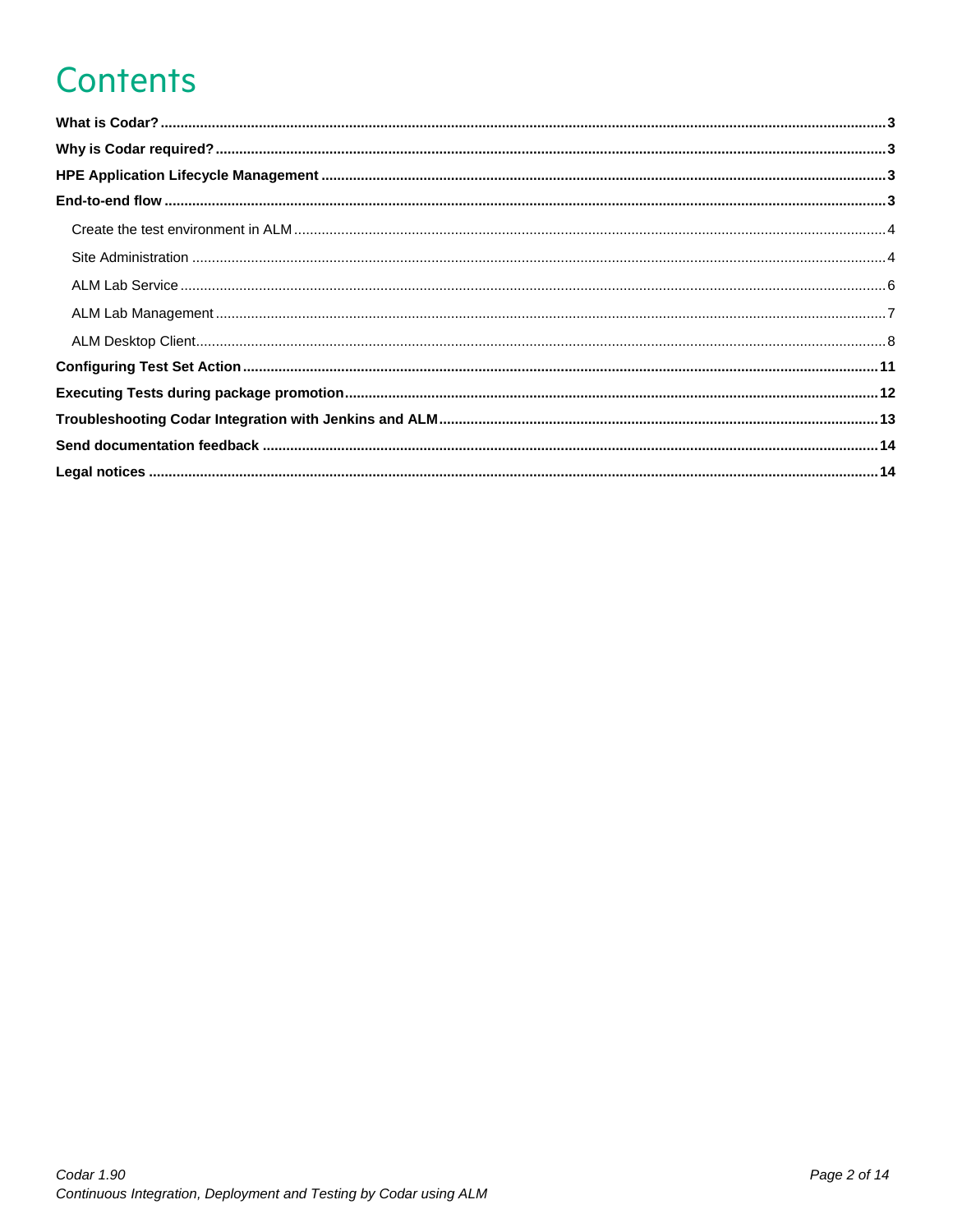# <span id="page-2-0"></span>What is Codar?

Codar is a continuous delivery solution that provides deployment and release management of complex multi-tier applications across the application lifecycle. It automates the deployment of applications by embracing existing content from Chef, HPE SA, and so on and representing this content as components. These components can be used in a graphical designer to create an application model.

One of the important features of Codar is that the model is used to trigger deployments automatically with Jenkins, trigger test cases that are on the deployed instances in ALM (Application Lifecycle Management), and update the results in ALM.

This document provides information about integrating Codar with ALM.

# <span id="page-2-1"></span>Why is Codar required?

Software engineering builds are subject to continuous deployment and testing on the principles of frequent code commits, build automation, faster and frequent builds, automated application deployment, and test automation. On top of continuous integration, software development teams also continuously deliver qualified software applications to their test and production teams. One of the challenges that most software development teams face in the process of continuous integration and continuous delivery is the ability to automate the deployment of applications in a simple and consistent manner and run tests on the deployed instance. Codar is built to solve this problem.

Using Codar, users can deploy the application and run tests automatically by integrating with ALM. This white paper describes how Codar can be integrated with ALM. Codar is integrated with ALM through Jenkins. Jenkins acts as orchestrator between Codar and ALM.

# <span id="page-2-2"></span>HPE Application Lifecycle Management

ALM is a set of software products designed to accelerate the delivery of secure, reliable, and modern applications. It is a combination of a common platform, several key applications, and a dashboard targeted at managing the core lifecycle of applications.

# <span id="page-2-3"></span>End-to-end flow

User will be able to configure ALM Test sets in Release Gate actions. "Execute Test Set" is the release gate action which provides interface with ALM. The following diagram shows how ALM test sets are configured and executed

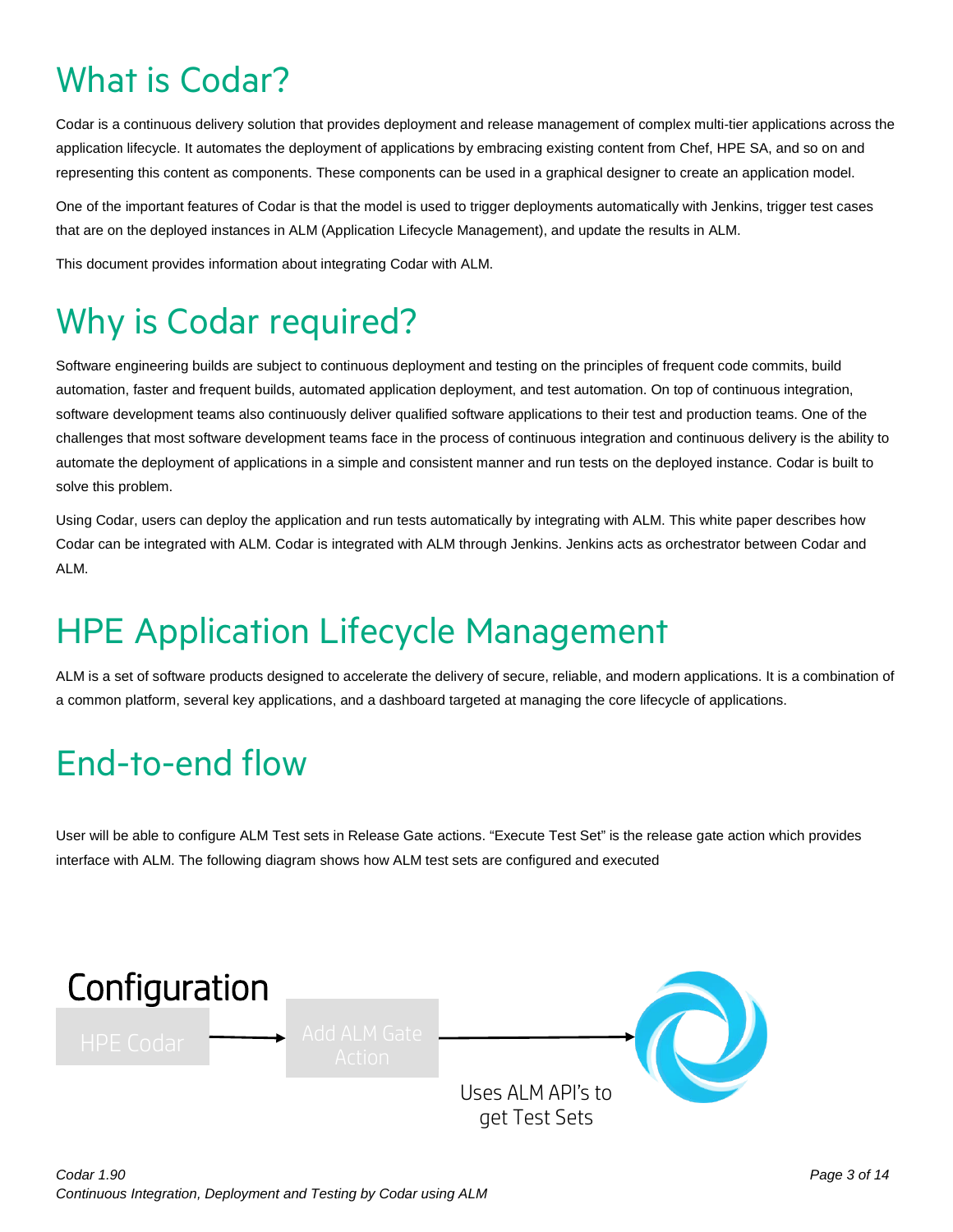

*Figure 1: Interface with ALM* 

## <span id="page-3-0"></span>Create the test environment in ALM

The Jenkins ALM integration is supported only in ALM version 12.20. See the ALM Installation Guide for information about installing ALM 12.20.

After installing ALM, the configurations required for the Jenkins-ALM integration are shown in [Figure 16.](#page-3-2)

Figure 2: Configurations required for the integration

<span id="page-3-2"></span>

After installing ALM, open the<http://localhost:8080/qcbin/> link using Internet Explorer.

## <span id="page-3-1"></span>Site Administration

Use Site Administration to create projects and users. The users should be associated with the project. The following screens show how the Pet Clinic project is created.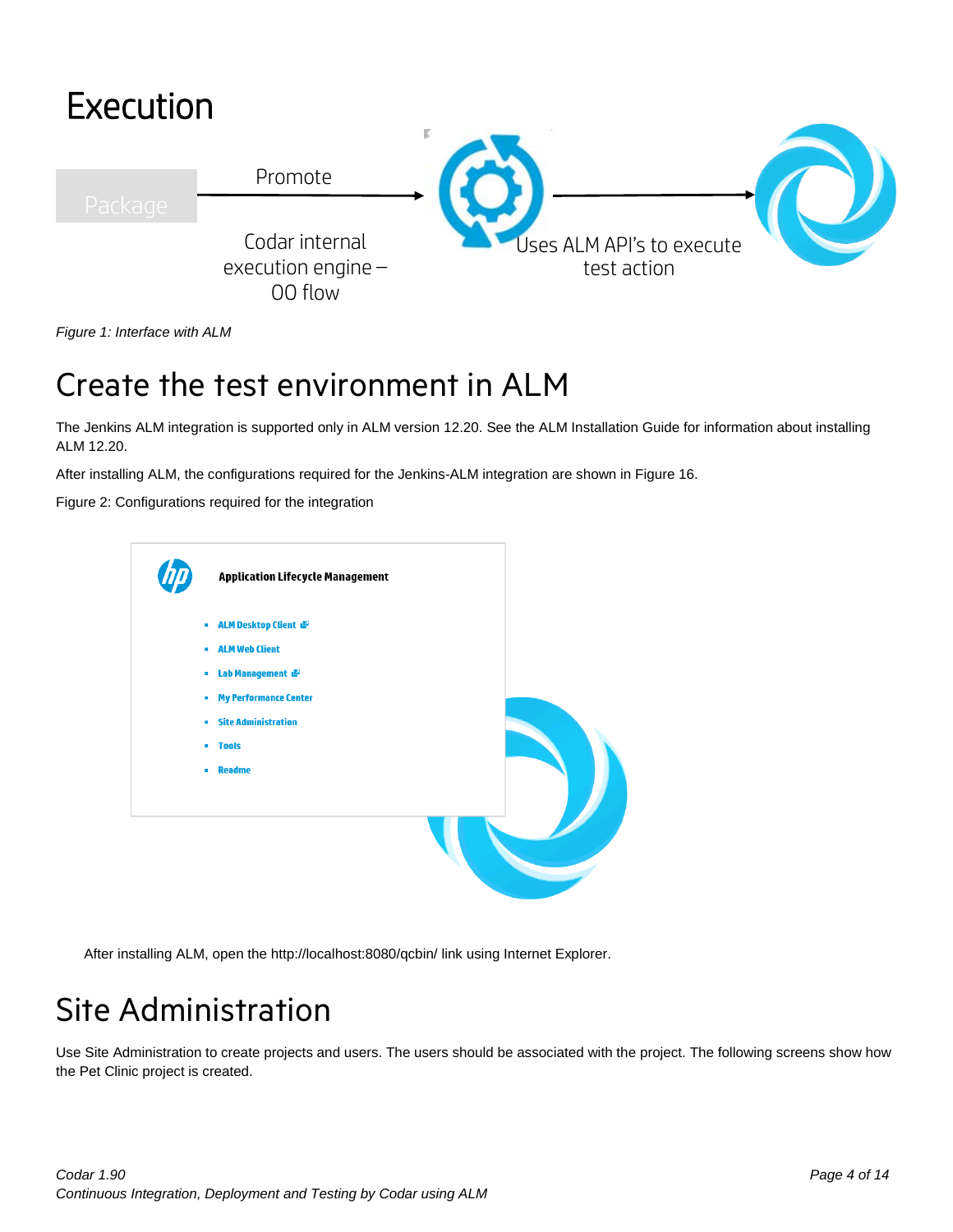| Figure 3: Entering the project details                                              |                                                                                                                              |
|-------------------------------------------------------------------------------------|------------------------------------------------------------------------------------------------------------------------------|
| Application Lifecycle Management - Site Administration<br>ØD                        |                                                                                                                              |
| Help -<br>Tools $\sim$                                                              |                                                                                                                              |
| Site Users<br><b>Site Projects</b><br>Lab Management                                | Site Connections<br>Licenses Servers<br>DB Servers<br>Site Configuration   Site Analysis<br>Project Planning and Tracking    |
| Create Domain & Delete Domain<br>$\mathcal{F}_{\mathcal{F}}$                        | "Dicreate Project <b>ZD</b> Create Template X Delete <b>E</b> Rename / Edit (4 Ping   4 +   5) ⊠ 2 × ⊘   4 Enable Versioning |
| $\boxminus$ $\frac{\mathbb{F}}{2}$ default<br>$\Box$ Projects<br><b>E-PetClinic</b> | <b>PetClinic</b>                                                                                                             |
| Femplate Projects                                                                   | Project Users<br>Project Extensions<br>Project Details                                                                       |
|                                                                                     | <b>Project Database</b>                                                                                                      |
|                                                                                     | Database Type: MS-SQL                                                                                                        |
|                                                                                     | Database Name: default_petclinic_db<br>Database Server: localhost                                                            |
|                                                                                     | Created From Project: Empty Database                                                                                         |
|                                                                                     | Created From Domain: Templates                                                                                               |
|                                                                                     | Maintenance State: Idle                                                                                                      |
|                                                                                     | Unicode supported: N                                                                                                         |
|                                                                                     | Connection String:  idbc:mercury:sqlserver://localhost:1433                                                                  |
|                                                                                     |                                                                                                                              |
|                                                                                     | Project Directory: C: ProgramDataVHPVALMVrepository/gc/Default/PetClinic                                                     |
|                                                                                     |                                                                                                                              |
|                                                                                     | Search Language:<br>Enable/Rebuild Text Search                                                                               |
|                                                                                     | <b>Exception File:</b>                                                                                                       |
|                                                                                     | <b>Repository Cleanup</b>                                                                                                    |
|                                                                                     | Promote Repository Cleanup                                                                                                   |
|                                                                                     | <b>Project Planning and Tracking</b><br>Automatic Calculations State                                                         |
|                                                                                     | 圖<br>Run Now                                                                                                                 |
|                                                                                     | <b>Miscellaneous</b><br>Send Mail Automatically<br>Send E-mail Now                                                           |
|                                                                                     | <b>Linked to Template:</b>                                                                                                   |
|                                                                                     | <b>User Quota:</b> Unlimited Connections.                                                                                    |
|                                                                                     | Description: Created on 2/18/2015 4:17:03 PM                                                                                 |
|                                                                                     |                                                                                                                              |
|                                                                                     |                                                                                                                              |
|                                                                                     |                                                                                                                              |
|                                                                                     |                                                                                                                              |
|                                                                                     |                                                                                                                              |
|                                                                                     |                                                                                                                              |

After entering the project details, users have to be created and associated with the Pet Clinic project. In this example, a user called Tester has been created and Tester has been associated with the Pet Clinic project. In this case, Tester is also a project administrator (to avoid any permission issues).

*Figure 4: Creating a user*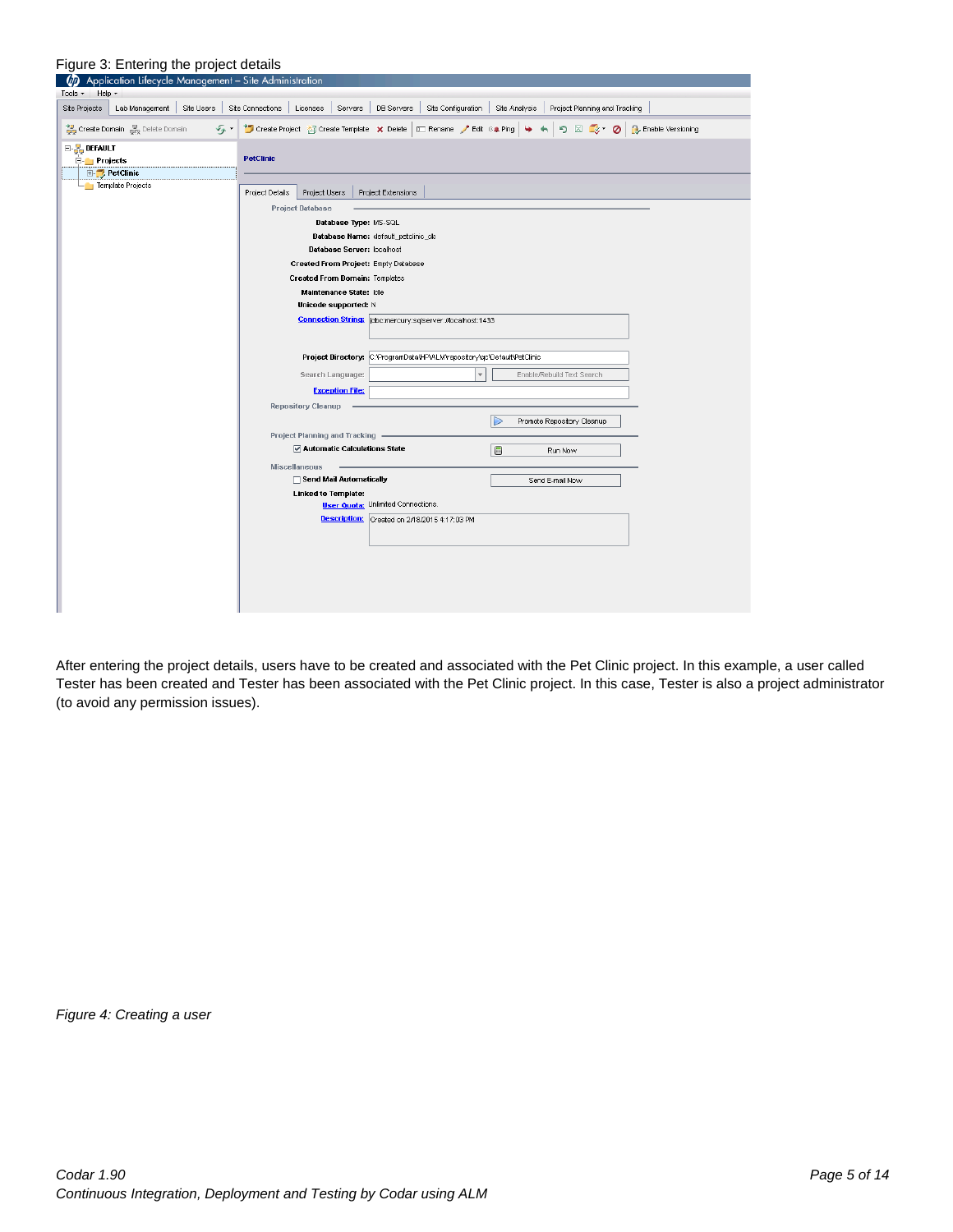| 40 Application Lifecycle Management - Site Administration |              |                  |               |              |                    |                    |               |                               |  |
|-----------------------------------------------------------|--------------|------------------|---------------|--------------|--------------------|--------------------|---------------|-------------------------------|--|
| Help -<br>Tools $\star$                                   |              |                  |               |              |                    |                    |               |                               |  |
| Lab Management<br>Site Projects                           | Site Users   | Site Connections | Licenses      | Servers      | DB Servers         | Site Configuration | Site Analysis | Project Planning and Tracking |  |
| Ÿ<br>青<br>Find<br>$\mathbf{k}$<br>$\Box$                  | 繭            | 費 ※ ■            | $\mathcal{G}$ | Password     |                    |                    |               |                               |  |
| User Name                                                 | Full Name    |                  |               |              |                    |                    |               |                               |  |
| admin                                                     |              |                  |               | admin        |                    |                    |               |                               |  |
| <b>Developer</b>                                          | Developer HP |                  |               |              |                    |                    |               |                               |  |
| <b>A</b> kiran<br>$\frac{6}{10}$ Tester                   |              |                  |               | User Details | User Projects      |                    |               |                               |  |
|                                                           | Tester HP    |                  |               |              | User Name: admin   |                    |               |                               |  |
|                                                           |              |                  |               |              | Full Name:         |                    |               |                               |  |
|                                                           |              |                  |               |              |                    | Status: Active     |               |                               |  |
|                                                           |              |                  |               |              | Deactivation Date: |                    |               | Deactivate                    |  |
|                                                           |              |                  |               |              |                    |                    |               | ▼                             |  |
|                                                           |              |                  |               |              | E-mail:            |                    |               |                               |  |
|                                                           |              |                  |               |              | Phone Number:      |                    |               |                               |  |
|                                                           |              |                  |               |              | Description:       |                    |               |                               |  |
|                                                           |              |                  |               |              |                    |                    |               |                               |  |
|                                                           |              |                  |               |              |                    |                    |               |                               |  |
|                                                           |              |                  |               |              |                    |                    |               |                               |  |
|                                                           |              |                  |               |              |                    |                    |               |                               |  |
|                                                           |              |                  |               |              |                    |                    |               |                               |  |
|                                                           |              |                  |               |              |                    |                    |               |                               |  |
|                                                           |              |                  |               |              |                    |                    |               |                               |  |
|                                                           |              |                  |               |              |                    |                    |               |                               |  |
|                                                           |              |                  |               |              |                    |                    |               |                               |  |
|                                                           |              |                  |               |              |                    |                    |               |                               |  |
|                                                           |              |                  |               |              |                    |                    |               |                               |  |
|                                                           |              |                  |               |              |                    |                    |               |                               |  |
|                                                           |              |                  |               |              |                    |                    |               |                               |  |
|                                                           |              |                  |               |              |                    |                    |               |                               |  |
|                                                           |              |                  |               |              |                    |                    |               |                               |  |
|                                                           |              |                  |               |              |                    |                    |               |                               |  |
| <b>Total Users: 4</b>                                     |              |                  |               |              |                    |                    |               | Apply                         |  |

For more information about using Site Administration, see the ALM Administration Guide.

## <span id="page-5-0"></span>ALM Lab Service

You can install ALM Lab Service either on the same computer in which ALM 12.20 is installed or on a different computer. Ensure that ALM Lab Service is running. For information about installing and configuring ALM Lab Service, see the ALM Guide.

**Note** – If ALM Lab Service is installed on a different computer, then VAPI-XP must be installed. To do this, open Internet Explorer on the computer in which ALM Lab Service is installed and type http://<alm server hostname>:<port>/qcbin/addins.html

*Figure 5: Installing VAPI-XP*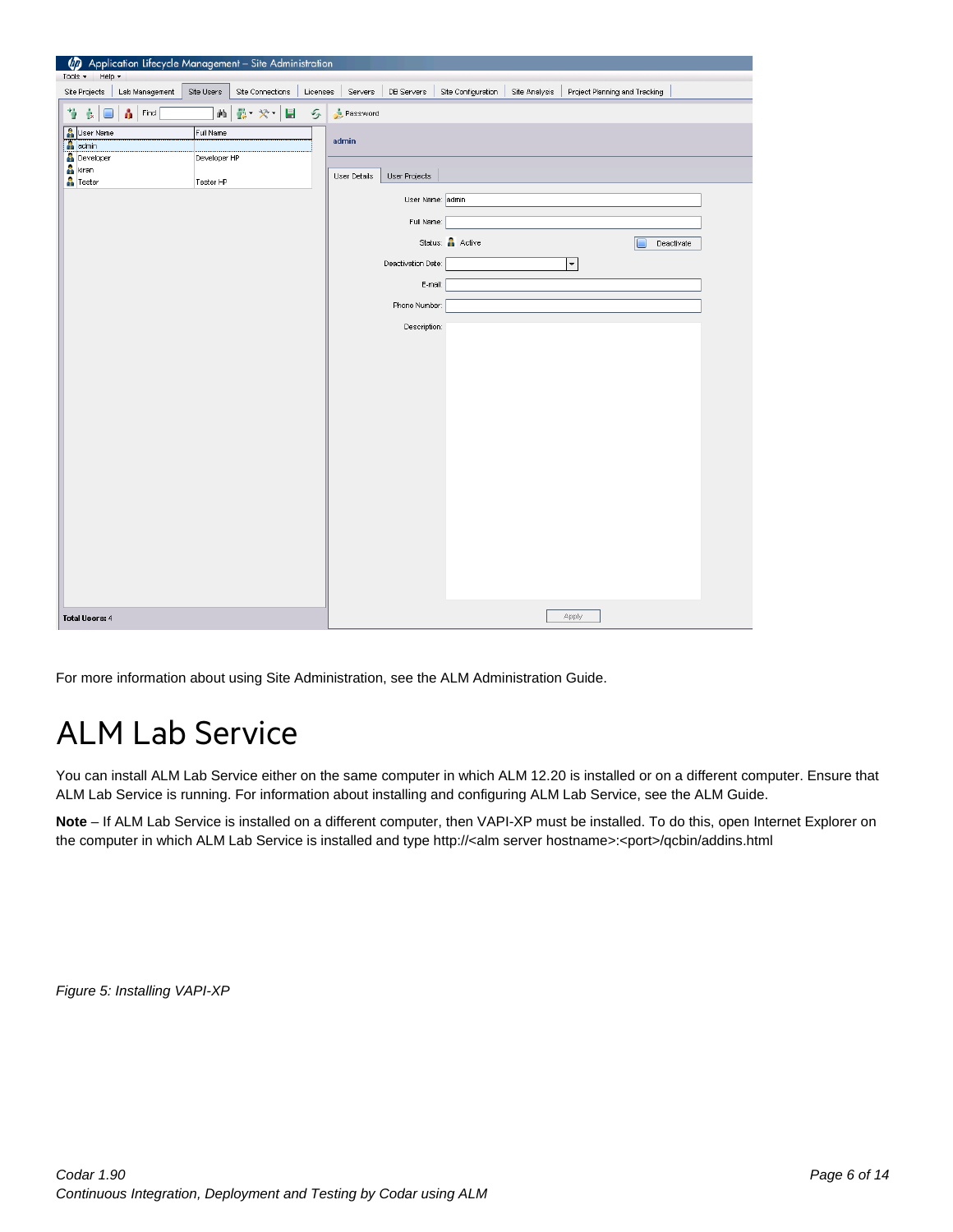

### **Application Lifecycle Management - Tools**

#### **HP ALM Connectivity**

Enables you to integrate HP ALM with other tools.

### **HP ALM Lab Service**

Enables you to remotely trigger functional tests and maintenance tasks on a testing host using HP ALM.<br>Install and configure the HP ALM Lab Service agent on functional testing hosts (such as VAPI and United Functional Test that need to connect to Lab Management.

Click on "HP ALM Client Registration"

### HP ALM Client Registration

Deploys and registers ALM components on a client machine.

#### **Shared Deployment for Virtual Environments**

Deploys ALM components on a shared location of a client machine.

### **Webgate Customization**

Customizes the WebGate client component.

#### **More HP ALM Add-ins**

To download the VAPI-XI libraries, register the client with ALM as shown i[n Figure 20.](#page-6-1)

### <span id="page-6-1"></span>*Figure 6: Downloading libraries*



### <span id="page-6-0"></span>ALM Lab Management

1. Open ALM Lab Management from the computer in which ALM 12.20 is installed. Login as an administrator.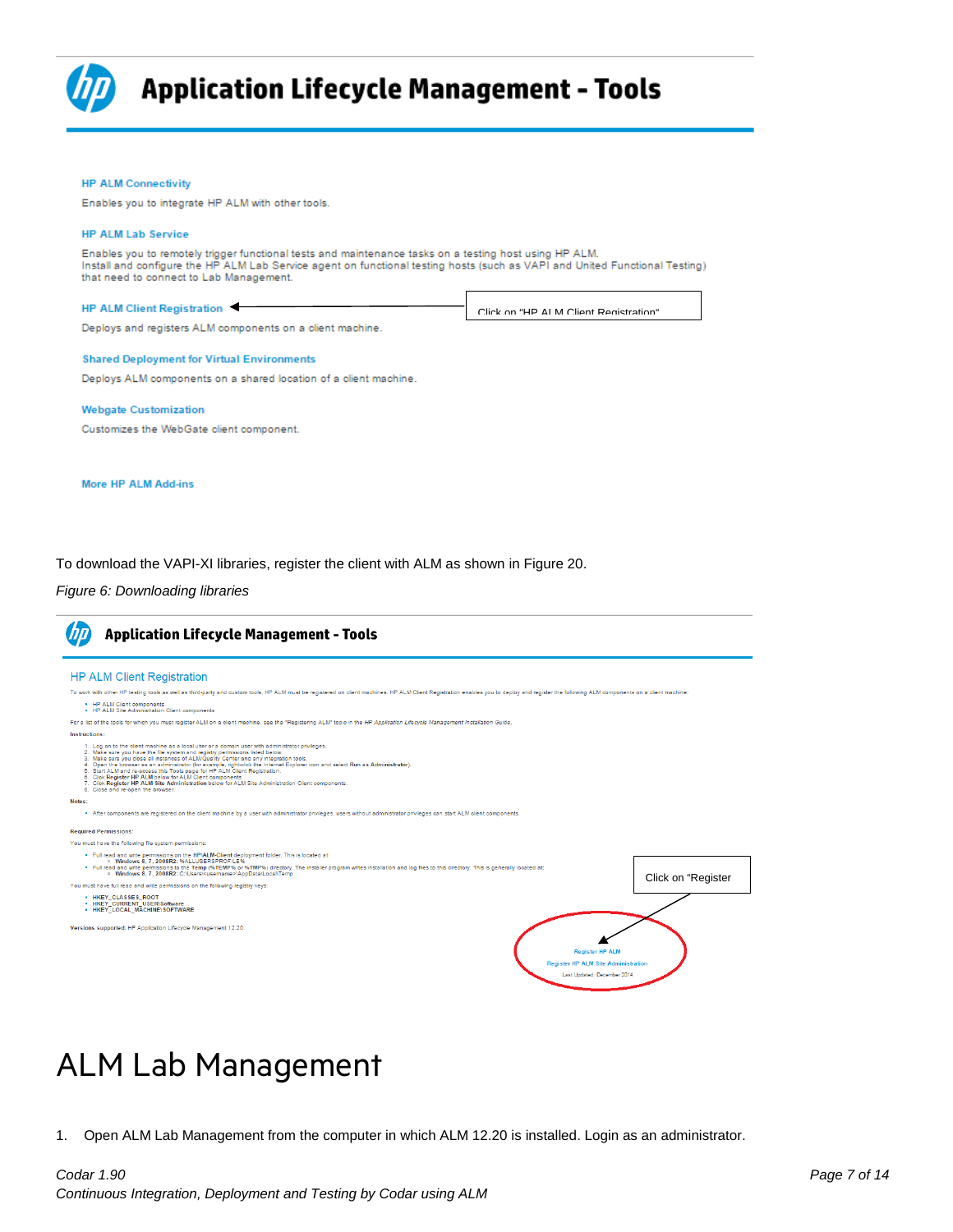### 2. Go to **Testing Host** –> **New Testing host**.

### Figure 7: Testing hosts

| Testing Host Details                                  |                                                                                                                                                                                                                                                                                                  | $+1$                  | 10.1.8.176   | $ \theta$ x                |              |              |
|-------------------------------------------------------|--------------------------------------------------------------------------------------------------------------------------------------------------------------------------------------------------------------------------------------------------------------------------------------------------|-----------------------|--------------|----------------------------|--------------|--------------|
| 10000 步息告                                             |                                                                                                                                                                                                                                                                                                  |                       |              |                            |              |              |
| Host ID: 1003                                         | Name/IP: adarsh-alm                                                                                                                                                                                                                                                                              |                       |              |                            |              |              |
| $E_{\mathscr{O}}$ Details                             | Details                                                                                                                                                                                                                                                                                          |                       |              |                            |              |              |
| $\sqrt{\frac{g}{\pi}}$ Event Log<br>Check Host Status | · Purpose:                                                                                                                                                                                                                                                                                       | <b>VAPI-XP</b>        | $\checkmark$ | · Installation:            | Windows Host |              |
| + History                                             | Belongs To Pools:                                                                                                                                                                                                                                                                                | General;PetclinicPool | $\checkmark$ | ·Status:                   | Operational  |              |
|                                                       |                                                                                                                                                                                                                                                                                                  |                       |              |                            |              | $\check{~}$  |
|                                                       | ·Location:                                                                                                                                                                                                                                                                                       | Default               | $\checkmark$ | · Priority:                | 5            | $\check{~}$  |
|                                                       | Host Attributes:                                                                                                                                                                                                                                                                                 |                       | $\sim$       | Registration Auto Approve: | İΥ.          | $\checkmark$ |
|                                                       | <b>Registration Status:</b>                                                                                                                                                                                                                                                                      | Registered            |              | · Source:                  | Local        |              |
|                                                       | Exclude From Automatch:                                                                                                                                                                                                                                                                          | $\,$ N                | $\checkmark$ | Reserved for User:         |              |              |
|                                                       |                                                                                                                                                                                                                                                                                                  |                       |              |                            |              |              |
|                                                       | Description                                                                                                                                                                                                                                                                                      |                       |              |                            |              |              |
|                                                       | $B \left  I \right. \subseteq A \left  \frac{\mathbf{a}}{B} \right  \equiv \equiv \mathbf{a} \left  \mathbf{a} \right  \left  \mathbf{a} \right  \left  \mathbf{b} \right  \in \left  \frac{\mathbf{a}}{B} \right  \left  \mathbf{c} \right  \in \mathbf{a} \left  \frac{\mathbf{c}}{B} \right $ |                       |              |                            |              |              |
|                                                       |                                                                                                                                                                                                                                                                                                  |                       |              |                            |              |              |
|                                                       |                                                                                                                                                                                                                                                                                                  |                       |              |                            |              |              |
|                                                       |                                                                                                                                                                                                                                                                                                  |                       |              |                            |              |              |

- 3. Ensure that the purpose is VAPI-XP.
- 4. After adding the new host, it must appear as shown i[n Figure 22.](#page-7-1)

<span id="page-7-1"></span>Figure 8: New host

| <b>C</b> HP Application Lifecycle Management 12.20 - Lab Management - Interne<br>http://localhost:8080/qcbin/start_a.jsp?projectType=LabM_O = $\left \frac{f_{\bullet}}{f}\right $ Fig. HP Application Lifecycle Manage   @ HP Application Lifecycle Manage   @ HP Application Lifecycle Manage   @ HP Application Lifecy<br><b>GUE</b> |                   |                                          | Fн                   |              | 10:1.3:176                                          |         |          | $ -$<br>$\mathbf{x}$                                      |                 |                   |                     | E<br>命☆            |
|-----------------------------------------------------------------------------------------------------------------------------------------------------------------------------------------------------------------------------------------------------------------------------------------------------------------------------------------|-------------------|------------------------------------------|----------------------|--------------|-----------------------------------------------------|---------|----------|-----------------------------------------------------------|-----------------|-------------------|---------------------|--------------------|
| <b>Application Lifecycle Management</b>                                                                                                                                                                                                                                                                                                 |                   |                                          |                      |              |                                                     |         |          | Domain: DEFAULT, Project: LAB PROJECT   User: admin   5 ↓ |                 |                   | $\blacksquare$      | Logo               |
| $\langle \rangle$                                                                                                                                                                                                                                                                                                                       |                   | Testing Hosts Edit View Favorites        |                      |              |                                                     |         |          |                                                           |                 |                   |                     |                    |
| <b>A</b> Lab Settings<br>¥                                                                                                                                                                                                                                                                                                              |                   | * 2 X C C T · IR <b>B</b> Quick Filters: |                      |              | $\sqrt{Q}$ $\frac{1}{2}$ Host Operations $\sqrt{ }$ |         |          |                                                           |                 |                   |                     |                    |
| $\approx$<br>Cloud Settings                                                                                                                                                                                                                                                                                                             | No Filter Defined |                                          |                      |              |                                                     |         |          |                                                           |                 |                   |                     |                    |
| <b>Q</b> Lab Resources<br>$\hat{\mathbf{x}}$                                                                                                                                                                                                                                                                                            | Source            | <b>NameAP</b>                            | <b>Status</b>        | Registration | Belongs To                                          | Purpose | Location | <b>Host Attributes</b>                                    | <b>Priority</b> | <b>Host State</b> | <b>Host Version</b> | <b>Last Poll 1</b> |
| <b>同</b> Hosts<br>印<br>Pools<br>Locations<br><b>D</b> Timeslots                                                                                                                                                                                                                                                                         | Local             | adarsh-alm                               | <b>O</b> Operational | Registered   | General:Petclinic VAPI-XP                           |         | Default  |                                                           | 5               | Idle              | 12.20.192.0         | 3/17/2015 1        |
| <b>E</b> <sup>2</sup> Performance Center<br>¥                                                                                                                                                                                                                                                                                           |                   |                                          |                      |              |                                                     |         |          |                                                           |                 |                   |                     |                    |
| <b>iii</b> Servers<br>¥                                                                                                                                                                                                                                                                                                                 |                   |                                          |                      |              |                                                     |         |          |                                                           |                 |                   |                     |                    |

## <span id="page-7-0"></span>ALM Desktop Client

- 1. Open ALM Desktop Client from the computer in which ALM 12.20 is installed.
- 2. Login as Tester (domain is default and the project is Pet Clinic for this example)
- 3. Go to **Test Plan** –> **Create a New Test Case**.

*Figure 9: Creating a test case*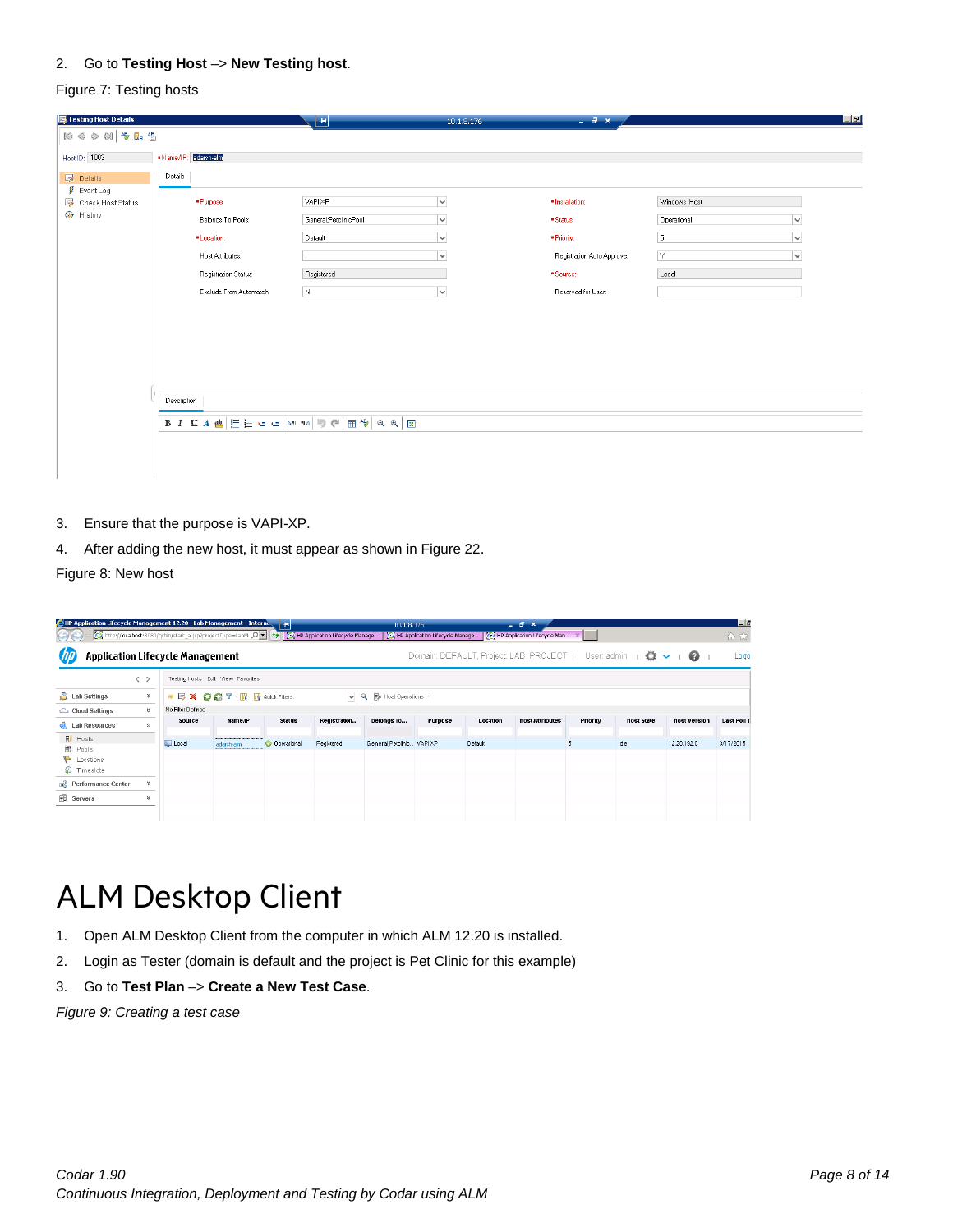

- 4. Ensure that the type is VAPI-XP-TEST.
- 5. Add the following script on the **Test Script** tab.
	- ' Petclinic Test [VBScript]
	- ' Created by Application Lifecycle Management
	- ' 2/9/2015 3:25:28 AM
	- ' ====================================================

' ----------------------------------------------------

' Main Test Function

- ' Debug Boolean. Equals to false if running in [Test Mode] : reporting to Application Lifecycle Management
- ' CurrentTestSet [OTA COM Library].TestSet.
- ' CurrentTSTest [OTA COM Library].TSTest.
- ' CurrentRun [OTA COM Library].Run.

' ----------------------------------------------------

Sub Test\_Main(Debug, CurrentTestSet, CurrentTSTest, CurrentRun)

' \*\*\* VBScript Limitation ! \*\*\*

' "On Error Resume Next" statement suppresses run-time script errors.

' To handle run-time error in a right way, you need to put "If Err.Number <> 0 Then"

' after each line of code that can cause such a run-time error.

On Error Resume Next

' clear output window

TDOutput.Clear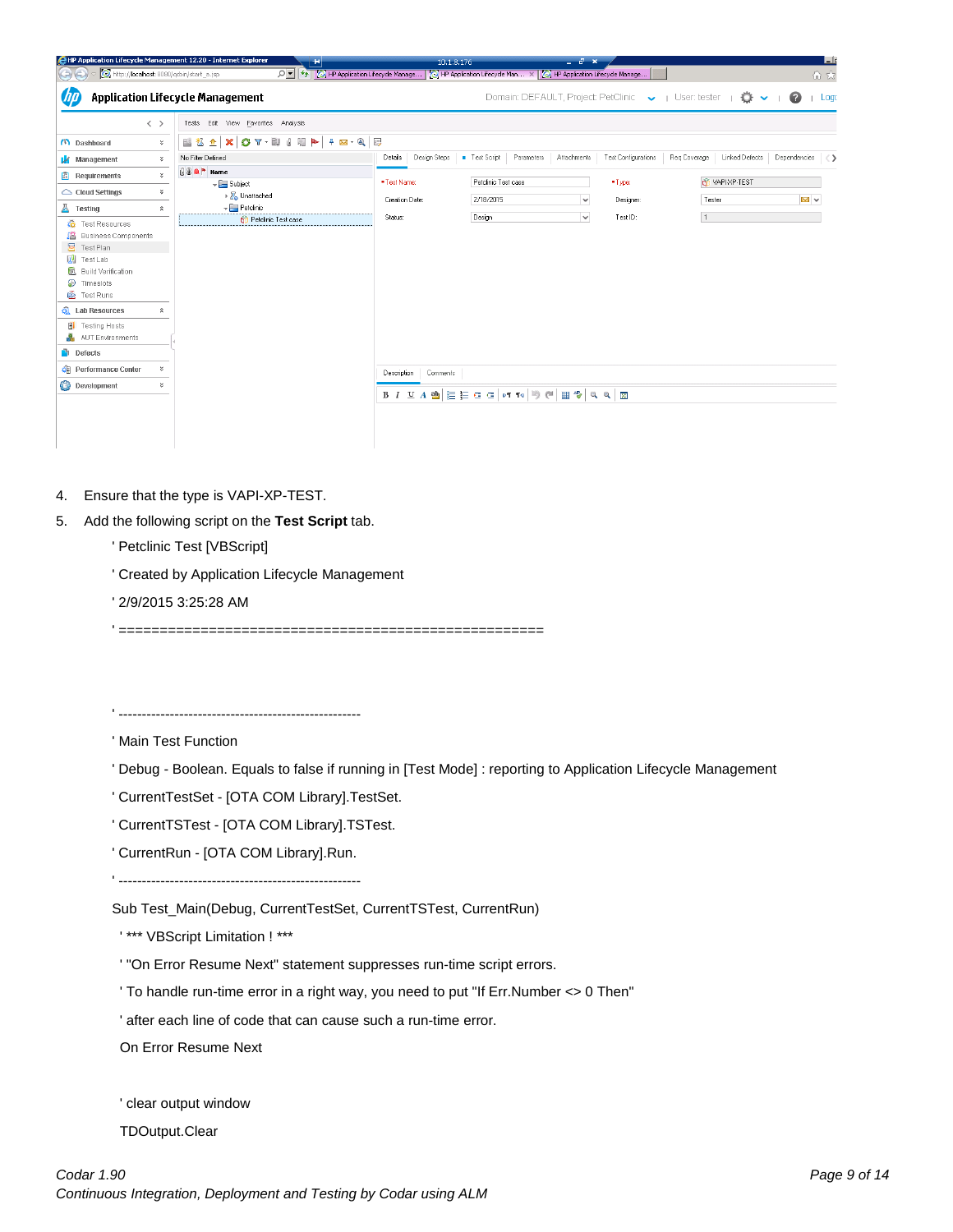' TODO: put your code here

'Dim ipAdd : ipAdd = "10.1.9.136"

```
'url_base= "10.1.9.136"
```
url\_base=CurrentRun.getRunTimeParameterByName("ipAddress") url= "http://" & url\_base & ":8080/petclinic"

set ie = CreateObject("InternetExplorer.Application")

' ie.Navigate "http://10.1.9.136:8080/petclinic" ie.Navigate url ie.Visible = true

If Not Debug Then

End If

' handle run-time errors

If Err.Number <> 0 Then

TDOutput.Print "Run-time error [" & Err.Number & "] : " & Err.Description

' update execution status in "Test" mode

If Not Debug Then

CurrentRun.Status = "Failed"

CurrentTSTest.Status = "Failed"

End If

End If

End Sub

- 6. Ensure that Testing Hosts is updated with the information added in Lab Management.
- 7. Verify that the Pet Clinic test case is successful by manually running the test case in the test lab.
- <span id="page-9-0"></span>8. Go to **Lab Resources** -> **AUT Environments** and add a new AUT parameter called App Server as shown in [Figure 24.](#page-9-0)

*Figure 10: Added the App Server parameter*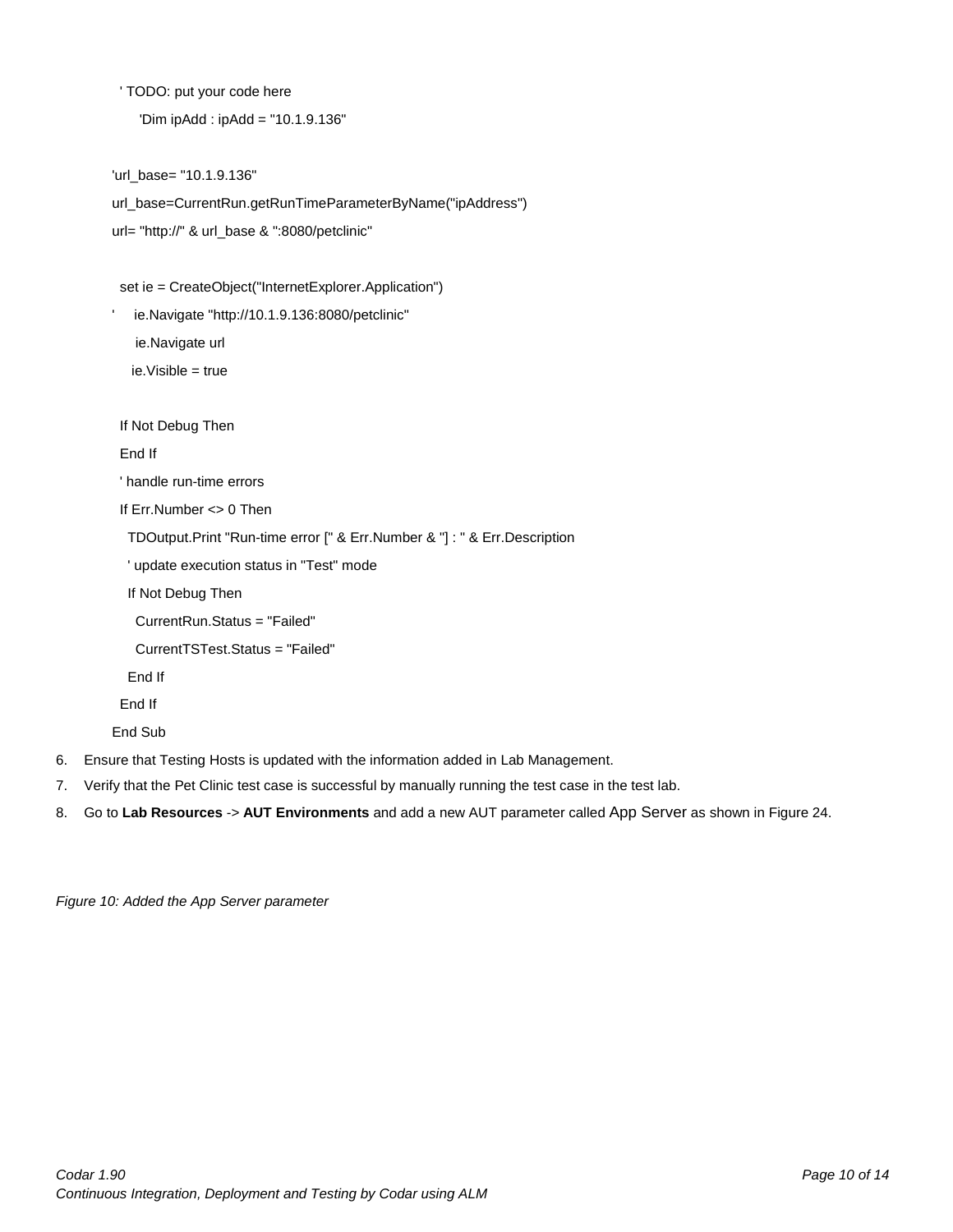

## <span id="page-10-0"></span>Configuring Test Set Action

"Execute Test Set" is a new Action that can be used to trigger ALM Test Sets during package promotion. User will be able to configure this gate action in all stages.

| <b>Configure Gate Actions for Testing</b>                                                                                                             |                                                                                                                                            |
|-------------------------------------------------------------------------------------------------------------------------------------------------------|--------------------------------------------------------------------------------------------------------------------------------------------|
|                                                                                                                                                       | <b>Add Action</b>                                                                                                                          |
| No Release Gate Actions<br>No release gate actions configured. Configure gate actions h<br>during package promotion request between lifecycle stages. | <b>Deploy Application</b><br>Run OO flow<br>Add Approver<br><b>Execute Test Set</b><br><b>Run Script</b><br><b>Provision Cloud Service</b> |
|                                                                                                                                                       | <b>Done</b>                                                                                                                                |

*Figure 11 – Execute Test Set*

Select "Execute Test Set"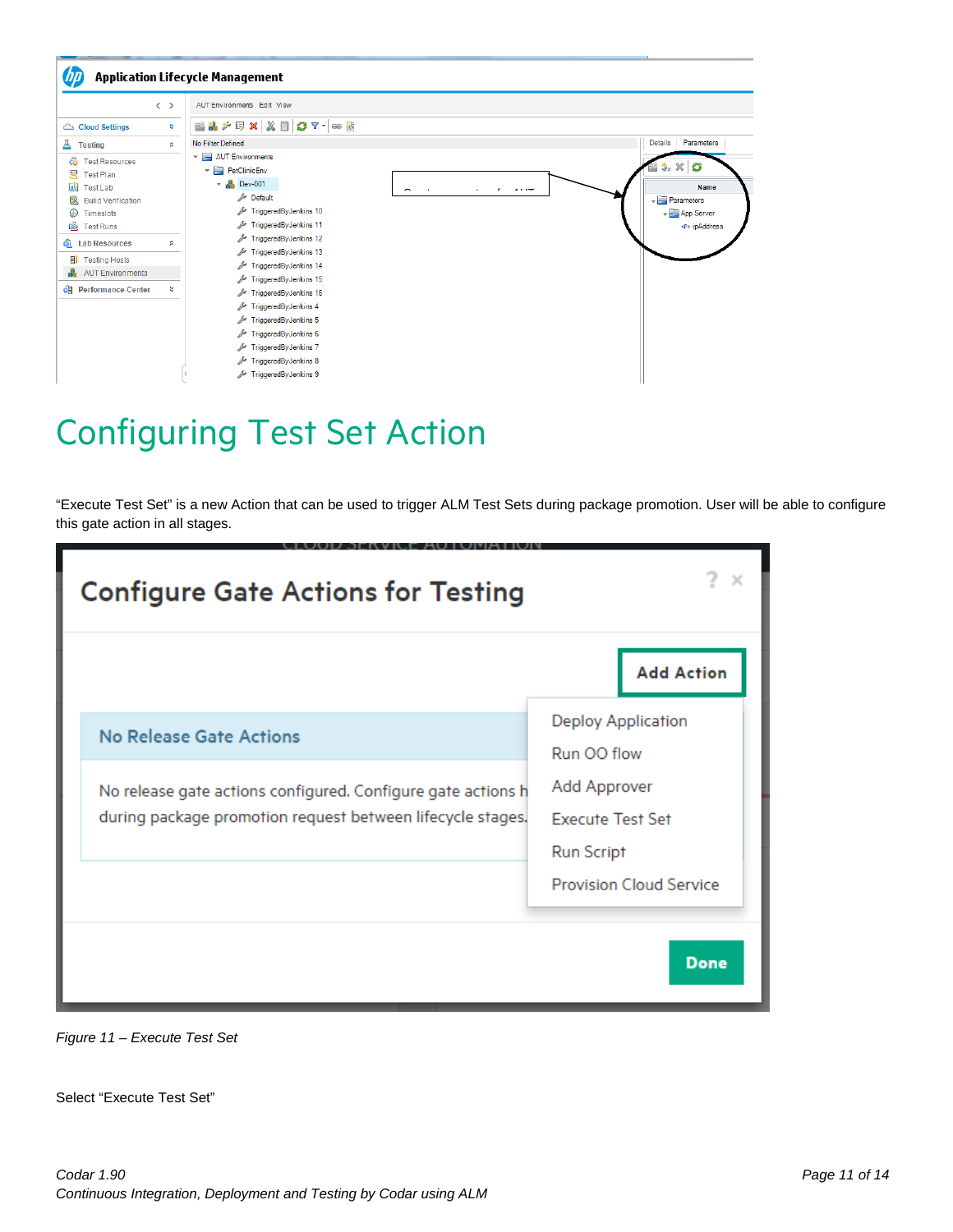| Step 1 of 4                   | Ĵ.<br>$\boldsymbol{\times}$<br><b>Execute Test Set</b> |  |
|-------------------------------|--------------------------------------------------------|--|
| General<br>$\mathbf{1}$       | Display Name *                                         |  |
| 2) HPE ALM Test Set           | <b>Execute Test Set</b>                                |  |
| 3) HPE ALM AUT<br>environment | Description                                            |  |
| Parameters<br>$\frac{1}{2}$   |                                                        |  |
|                               | <b>Select Deployment</b>                               |  |
|                               | Select<br>v                                            |  |
|                               | Success and Failure Configuration                      |  |
|                               | Notify on Success <sup>7</sup>                         |  |
|                               | Notify on Failure <sup>7</sup>                         |  |
|                               | Reject on Failure (Blocking) <sup>7</sup>              |  |
|                               | Ignore on Failure <sup>7</sup>                         |  |
|                               |                                                        |  |
|                               |                                                        |  |
|                               | <b>Next</b><br>Cancel                                  |  |

In the Select Deployment option – select the deployment action on which this Test Set is dependent on.

Click Next, Select ALM Test Set and AUT environments in step 2 and 3

Configure the parameters in Step 4

Select "Add Action" to complete the configuration

# <span id="page-11-0"></span>Executing Tests during package promotion

Create a package and "Promote" it. During package promotion the configured gate actions are executed. The ALM test sets are also executed and upon successful completion of Test Set the package is promoted to next stage

The below screen show the status in ALM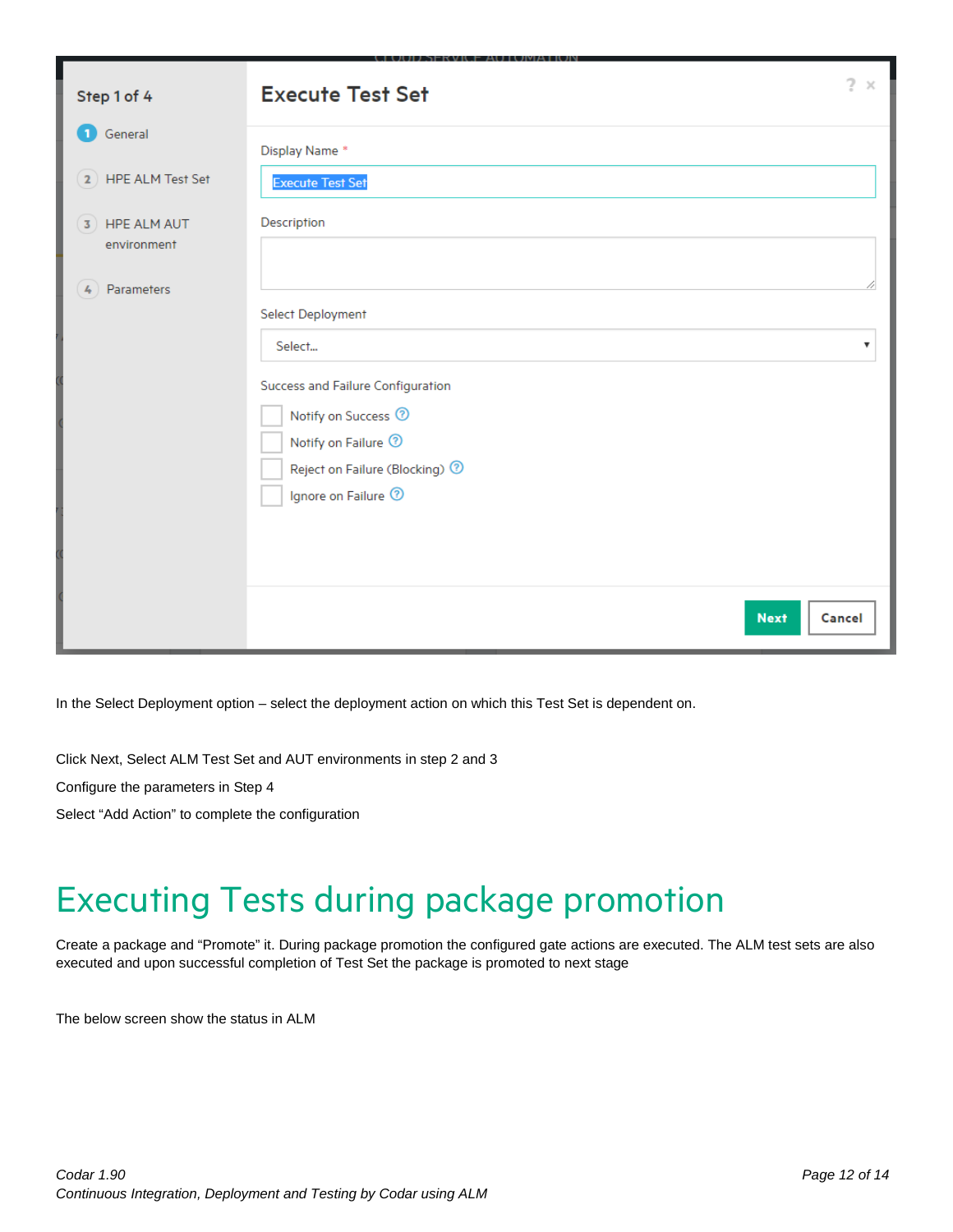| <b>Application Lifecycle Management</b> | $\langle \rangle$  | Test Runs                       | Test Set Runs                      | Build Verification Suite Runs |                          |                                       |           |        |  |
|-----------------------------------------|--------------------|---------------------------------|------------------------------------|-------------------------------|--------------------------|---------------------------------------|-----------|--------|--|
| <b>Contract</b> Dashboard               | $\boldsymbol{z}$   | Test Set Runs Edit View         |                                    |                               |                          |                                       |           |        |  |
| Management<br>и                         | ¥.                 |                                 | <b>同国医× CT·K Q M   Q M   ■ + +</b> |                               |                          |                                       |           |        |  |
| 圄<br>Requirements                       | ¥                  | Sort By: Start Time[Descending] |                                    |                               |                          |                                       |           |        |  |
|                                         | ¥                  | Run ID                          | <b>Test Set</b>                    | <b>State</b>                  | Start Time $\varepsilon$ | <b>End Time</b>                       | Completed | Tester |  |
| $\triangle$ Cloud Settings              |                    |                                 |                                    |                               |                          |                                       |           |        |  |
| Ā<br>Testing                            | $\hat{\mathbf{x}}$ | 1023                            | Petclinic Test                     | Finished                      |                          | 3/13/2015 6:09:2. 3/13/2015 6:09:4. Y |           | tester |  |
| <b>Test Resources</b><br>œ              |                    | 1022                            | Petclinic Test                     | Finished                      |                          | 3/11/2015 4:36:5 3/11/2015 4:37:0 Y   |           | tester |  |
| <b>Business Components</b>              |                    | 1021                            | Petclinic Test                     | Finished                      |                          | 3/11/2015 2:53:5 3/11/2015 2:54:1 Y   |           | tester |  |
| ల<br>Test Plan                          |                    | 1020                            | Petclinic Test                     | Finished                      |                          | 3/6/2015 10:49:3. 3/6/2015 10:49:4. Y |           | tester |  |
| $\mathbf{u}$<br>Test Lab                |                    | 1019                            | Petclinic Test                     | Finished                      |                          | 3/6/2015 10:44:2 3/6/2015 10:44:3 Y   |           | tester |  |
| 尔<br><b>Build Verification</b>          |                    | 1018                            | Petclinic Test                     | Finished                      |                          | 3/3/2015 3:32:59. 3/3/2015 3:33:16. Y |           | tester |  |
| ⊕<br>Timeslots                          |                    | 1017                            | Petclinic Test                     | Finished                      |                          | 3/3/2015 2:15:40 3/3/2015 2:15:56 N   |           | tester |  |
| $\ddot{\otimes}$<br>Test Runs           |                    | 1016                            | Petclinic Test                     | Finished                      |                          | 3/3/2015 2:13:16 3/3/2015 2:13:33 N   |           | tester |  |
| <b>o</b> Lab Resources                  | $\hat{\mathbf{x}}$ | 1015                            | Petclinic Test                     | Finished                      |                          | 3/3/2015 11:55:2 3/3/2015 11:55:4 N   |           | tester |  |
|                                         |                    | 1014                            | Petclinic Test                     | Finished                      |                          | 3/3/2015 11:41:0 3/3/2015 11:41:2 N   |           | tester |  |
| <b>Testing Hosts</b>                    |                    | 1013                            | Petclinic Test                     | Finished                      |                          | 3/3/2015 11:28:1. 3/3/2015 11:28:3. N |           | tester |  |
| <b>AUT Environments</b>                 |                    | 1012                            | Petclinic Test                     | Finished                      |                          | 3/3/2015 11:23:4 3/3/2015 11:23:5 N   |           | tester |  |
| Defects                                 |                    | 1011                            | Petclinic Test                     | Finished                      |                          | 3/2/2015 5:46:34. 3/2/2015 5:46:54. N |           | tester |  |
| <b>Performance Center</b><br>碅.         | ¥                  | 1010                            | Petclinic Test                     | Finished                      |                          | 3/2/2015 2:56:27. 3/2/2015 2:57:22. N |           | tester |  |
|                                         |                    | 1009                            | Petclinic Test                     | Finished                      |                          | 3/2/2015 2:34:12 3/2/2015 2:35:21 N   |           | tester |  |
| o<br>Development                        | ¥                  | 1008                            | Petclinic Test                     | Finished                      |                          | 2/24/2015 5:58:0. 2/24/2015 5:58:1. N |           | tester |  |
|                                         |                    | 1007                            | Petclinic Test                     | Finished                      |                          | 2/24/2015 5:43:5. 2/24/2015 5:44:1. N |           | tester |  |
|                                         |                    | 1006                            | Petclinic Test                     | Finished                      |                          | 2/24/2015 5:33:1. 2/24/2015 5:33:2. N |           | tester |  |
|                                         |                    | 1005                            | Petclinic Test                     | Finished                      |                          | 2/24/2015 5:30:4. 2/24/2015 5:31:0. N |           | tester |  |
|                                         |                    | 1004                            | Petclinic Test                     | Finished                      |                          | 2/24/2015 4:27:3. 2/24/2015 4:27:4. N |           | tester |  |
|                                         |                    | 1003                            | Petclinic Test                     | Finished                      |                          | 2/24/2015 3:38:4. 2/24/2015 3:38:4. N |           | tester |  |
|                                         |                    | 1002                            | Petclinic Test                     | Finished                      |                          | 2/24/2015 3:23:2 2/24/2015 3:23:2 N   |           | tester |  |
|                                         |                    | 1001                            | Petclinic Test                     | Finished                      |                          | 2/24/2015 2:58:3. 2/24/2015 2:58:5. N |           | tester |  |

# <span id="page-12-0"></span>Troubleshooting Codar Integration with Jenkins and ALM

This section contains some of the issues that you may encounter when integrating Codar with Jenkins and ALM, and workarounds to troubleshoot these issues.

### Plug-in execution begins but fails

Problem: Codar plug-in execution begins but fails with some error

Solution/Workaround: In the Operations Orchestration console>>Content Management>>Configuration Items>>Systems account>>System properties, overwrite the following properties with the appropriate credentials:

- CODAR\_REST\_CREDENTIALS
- CODAR\_REST\_URI